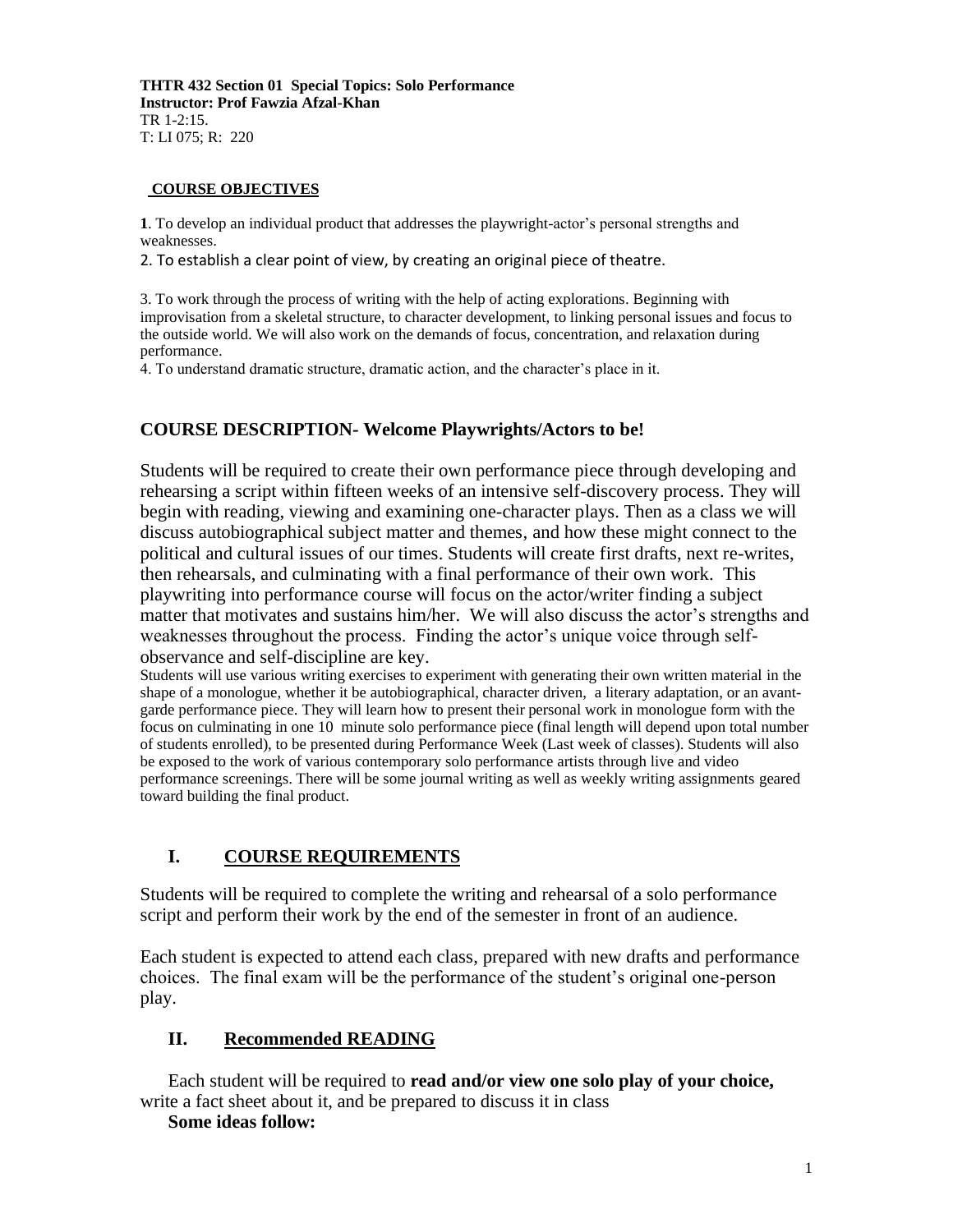*(YOU ARE TO GET HOLD OF A SOLO PLAY FROM LIST BELOW ON YOUR OWN. I HAVE A FEW OF THESE-PLZ CHECK WITH ME.)*

**Abramovic, Marina.** *The Artist is Present* **Afzal-Khan, Fawzia**. *Scheherezade Goes West* **Athayde,** *Miss Margarida's Way* **Becker, Bob**. *Defending the Caveman* **Bogosian, Eric**. *Wake Up and Smell the Coffee, Drinking in America, Pounding Nails in Floor with my Forehead, Sex, Drugs, Rock and Roll, Suburbia* **Catron,** *The Power of One* **Chatterjee, Sudipto**. *Man of the Heart* **Cho, Margaret** *I'm the One That I Want* **Cosby, Bill** *Cosby, Himself*  **Crystal, Billy** *700 Sundays* **Dick Van Dyke.** *In Rare Form* **(DVD, Sprague) Ensler, Eve** *I Am An Emotional Creature* **Feldshuh, Tovah***, Golda's Balcony* **Fishburne, Lawrence** *Thurgood* **Gien, Pamela** *The Syringa Tree* **Goldberg, Whoopie** *Back To Broadway* **Gray, Spalding.** *Swimming to Cambodia* **Habibian, Maryam.** *Forugh's Reflecting Pool* **Hal Holbrook**, *Mark Twain Tonight* **Hare, David** *Via Dolorosa* **Hoch, Danny** *Some People***,** *Jails, Hospitals, and Hip-Hop* **Hughs, Holly***, World Without End* **Izzard, Eddie,** *Dressed To Kill* **Kling***, 21A* **Lanzillotto, Annie.** *Abdul.* **Leary,** *No Cure for Cancer* **Leguizamo, John** *Mambo Mouth, Freak, Sexaholic, Ghetto Klown(all available on youtube)* **Luce, William**, *The Belle of Amhurst* **McKellen, Ian** *Acting Shakespeare* **Noonan**, *All She Cares About Is the Yankees* **Palminteri, Chazz** *A Bronx Tale* **Patel, Shailja** *Migritude* **Redgrave, Vanessa.** *Conversations with My Father, The Year of Magical Thinking* **Reebek, Teresa** *Bad Dates* **Russell, Willy***, Shirley Valentine* **Shamieh, Betty.** *Chocolate in Heat.* **Sharif, Bina.** *Afghan Woman* **Shearer, Claudia** *Blown Sideways Through Life* **Smith, Anna Deavere***, Fires in the Mirror, Twilight Los Angeles* **Stritch, Elaine** *Elaine Stritch at Liberty* **Vaz, Radhika.** Unladylike. **Wagner, Jane** *In Search of Signs of Intelligent Life in the Universe* **Wilson,** *A Poster of the Cosmos* **Woodard, Charlayne** *Pretty Fire, Neat, In Real life, The Night Watcher* **Wright, Doug** *I Am My Own Wife*

*From Youtube*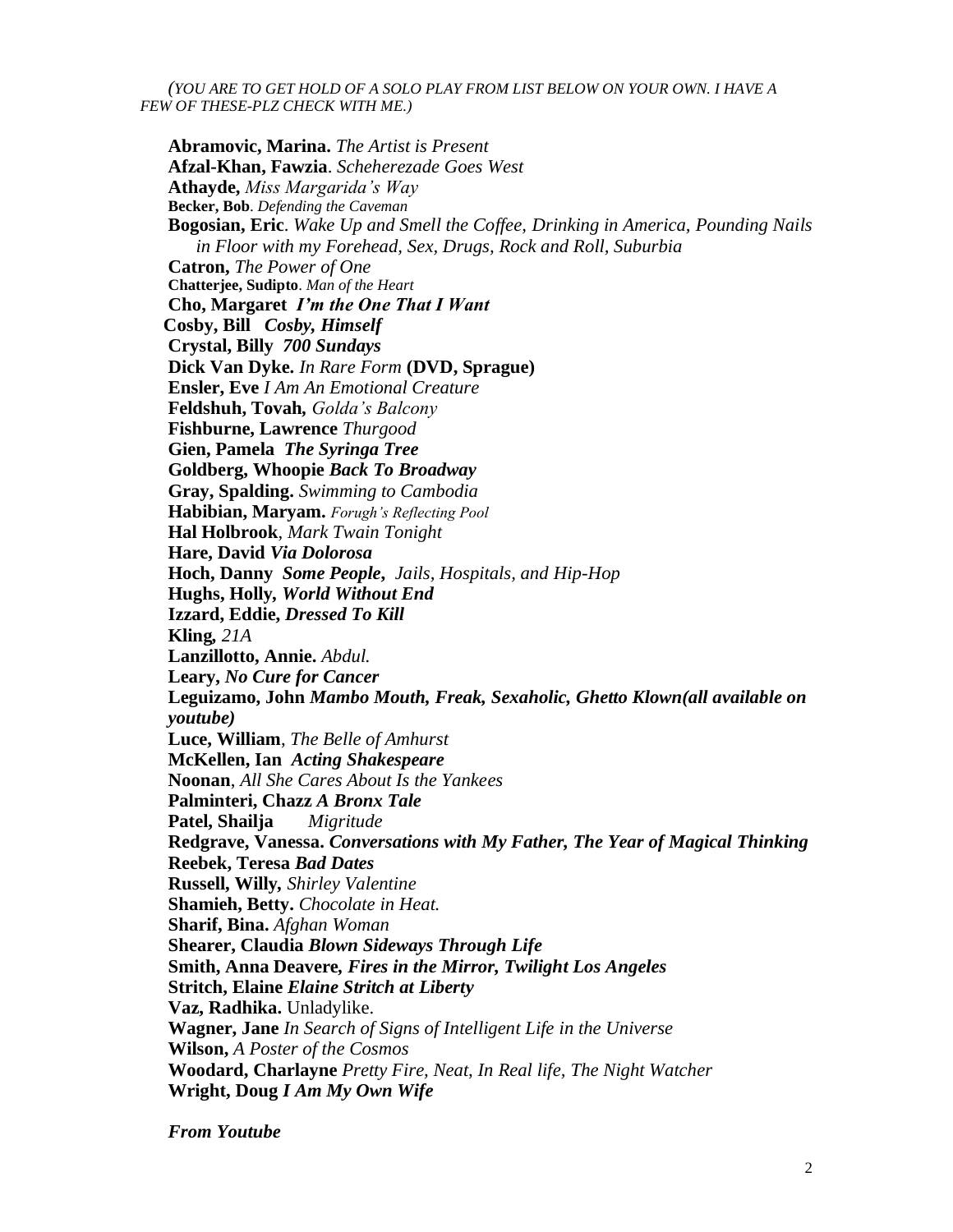<http://www.youtube.com/watch?v=bgqPEeHP5Vg-->Coco Fusco "I Like Girls in Uniform" Part 1 <http://www.youtube.com/watch?v=ATUjILtrbzc-> Coco Fusco Part 2

<http://www.youtube.com/watch?v=v4KTPQAtpe0> Coco Fusco lecture

<http://www.youtube.com/watch?v=-8Voh4nLWIw> Coco Fusco and a "Room of One's Own" (v good performance piece/lecture; lecture as performance)

<http://www.youtube.com/watch?v=PvdDK2eivsc> Laurie Anderson on Performance

<http://www.youtube.com/watch?v=KYisa36ODW8> Laurie Anderson-clips of some of her anti-capitalist shows

[http://www.youtube.com/watch?v=Tk9\\_8fD7Cdc](http://www.youtube.com/watch?v=Tk9_8fD7Cdc) Peggy Shaw "Phenomenal" one-woman show [http://www.youtube.com/watch?v=FsyqZ\\_xBxQk](http://www.youtube.com/watch?v=FsyqZ_xBxQk) Guillermo Gomez-Pena, on Columbus Centennial <http://www.youtube.com/watch?v=CYh4wg79NWc>Deb Margolin on Solo Shows

<http://www.youtube.com/watch?v=IyV3eETpd5w> Deb Margolin performing an older monologue on why she just cant smoke the pot

<http://www.youtube.com/watch?v=O7nCG2KjpTw> Scene from "Shirley Valentine"

<http://www.youtube.com/watch?v=IyV3eETpd5w>"Pretty Fire" by Charlayne Woodard performed by Mariah Robinson

<http://www.youtube.com/watch?v=Ca3jbiyU6hQ> / an[d http://www.youtube.com/watch?v=cyswxH2ui4s](http://www.youtube.com/watch?v=cyswxH2ui4s) ---"My Name is Rachel Corrie." Adapted for the stage by Alan Rickman

Suggested Reading: Mel Shapiro's "An Actor Performs" Chapt. On Solo Performance (BB)

### NOW ASK YOURSELVES:

What propels these plays (performances)? How do they succeed?

- $\sim$  The originality of the material and how it is treated.
- $\sim$  The abilities of the performers.
- $\sim$  The style, form, and the pacing.
- ~ Curiosity and danger.
- $\sim$  Universal themes

#### **Written Assignments and Exercises Include:**

Writing Exercise: "Childhood Memory" "Character Monologue" " A Dialogue"

Writing Exercise: What is the skeletal structure of your play? Briefly write/describe a beginning, middle, and end.

Writing Exercise: Investigate the theme of your play. "This is a play about . . . "

Writing Exercise: Write out a description of your character/characters. (Who are they? Where are they from? What are their habits?)

One-person play reports (one per student)—to be shared with the class.

3 drafts of your one-person play are REQUIRED –beginning of Oct. beginning of Nov and final will be due beginning Dec.

# **III. SUGGESTED STUDENT FIELD TRIPS**

Students should view as many live solo performances as possible during this course.

We will try and get to a few solo shows at the Solo Performance Festival Oct 3-Nov 24 in NYC.

You may choose one of these as the solo play you choose to write about.

Performance Venue is: 410 Theatre Row, W  $42<sup>nd</sup>$  street. And you can check out the show descriptions and dates at[: www.unitedsolo.org/us/ufest](http://www.unitedsolo.org/us/ufest)

# **IV. COURSE OBJECTIVES**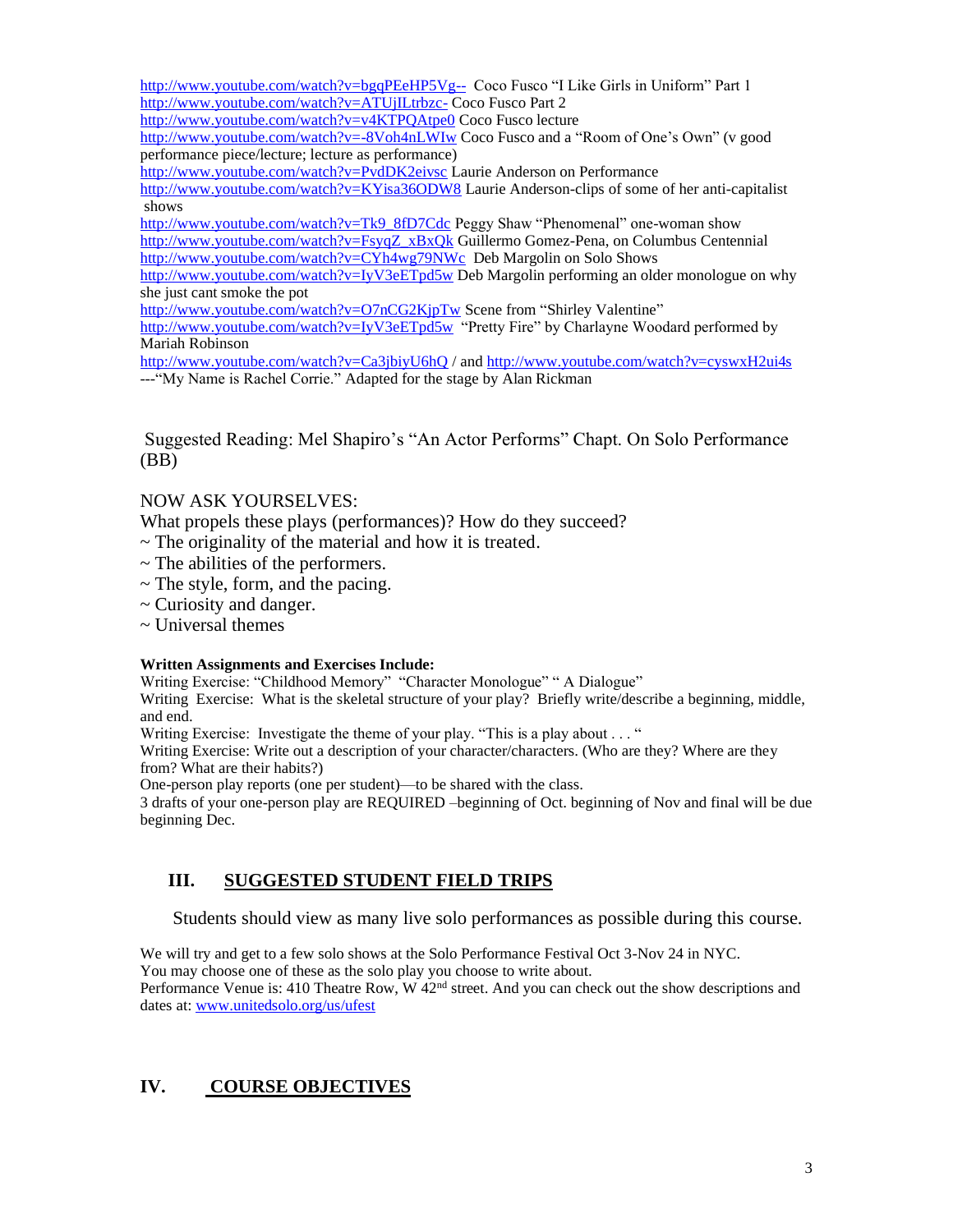1. To develop an individual product that addresses the actor's personal strengths and weaknesses.

2. To establish a clear point of view, an important element to any artist, by creating an original piece of theatre.

3. To work through the process of writing through acting explorations. Beginning with improvisation from a skeletal structure, to character development, to the demands of focus, concentration, and relaxation during performance.

4. To understand dramatic structure, dramatic action, and the character's place in it.

# **GRADING**

15% In Class Participation

- 20% Written Assignments
- 25% Rehearsal Preparation

30% Preparation of 3 Drafts – exact deadlines will be determined on the  $3<sup>rd</sup>$  week of class 10% Final Presentation - mandatory

Please inform the instructor immediately if you have any injuries or conditions, which might prevent you from participating fully in class.

The Office of Civil Rights has directed that each course syllabus is to include this statement. Students requesting academic accommodations based on a disability are required to register with Disability Services and Programs (DSP) each semester. A letter of verification for approved accommodations can be obtained from DSP when adequate documentation is filed. Please be sure the letter is delivered to the instructor as early in the semester as possible.

#### **Blackboard Materials:**

On BB you should access an article by Jill Dolan on Performance and Utopia which I'd like us to discuss in class SECOND WEEK.

I am also placing some egs of one-minute monologues there to get you acting/thinking etc Plus excerpts from a monologue by Shailja Patel, called *Migritude. Again—an eg to discuss*

#### *Other Assigned Texts:*

*Creating Your Own Monologue* by Glenn Alterman*. We will be reading/doing exercises from this text I Am An Emotional Creature* by Eve Ensler. To discuss; use as an eg to develop your own techniques and material

*The Drama Review* (TDR) Summer 2004 T182. Has my play-text (*Scheherezade Goes West*) plus an essay about the solo performer/stand-up comedienne Margaret Cho. Should prove useful for thinking/developing an analytic lens

# **V. CURRICULUM**

#### **WEEK ONE**

Discussion of subject matter.

#### Ideas offered:

1. **A significant person(s) in your life.** (Lynn Redgrave chose her father, "Shakespeare for my Father," Danny Hoch's show "Some People" from his N.Y. neighborhood.)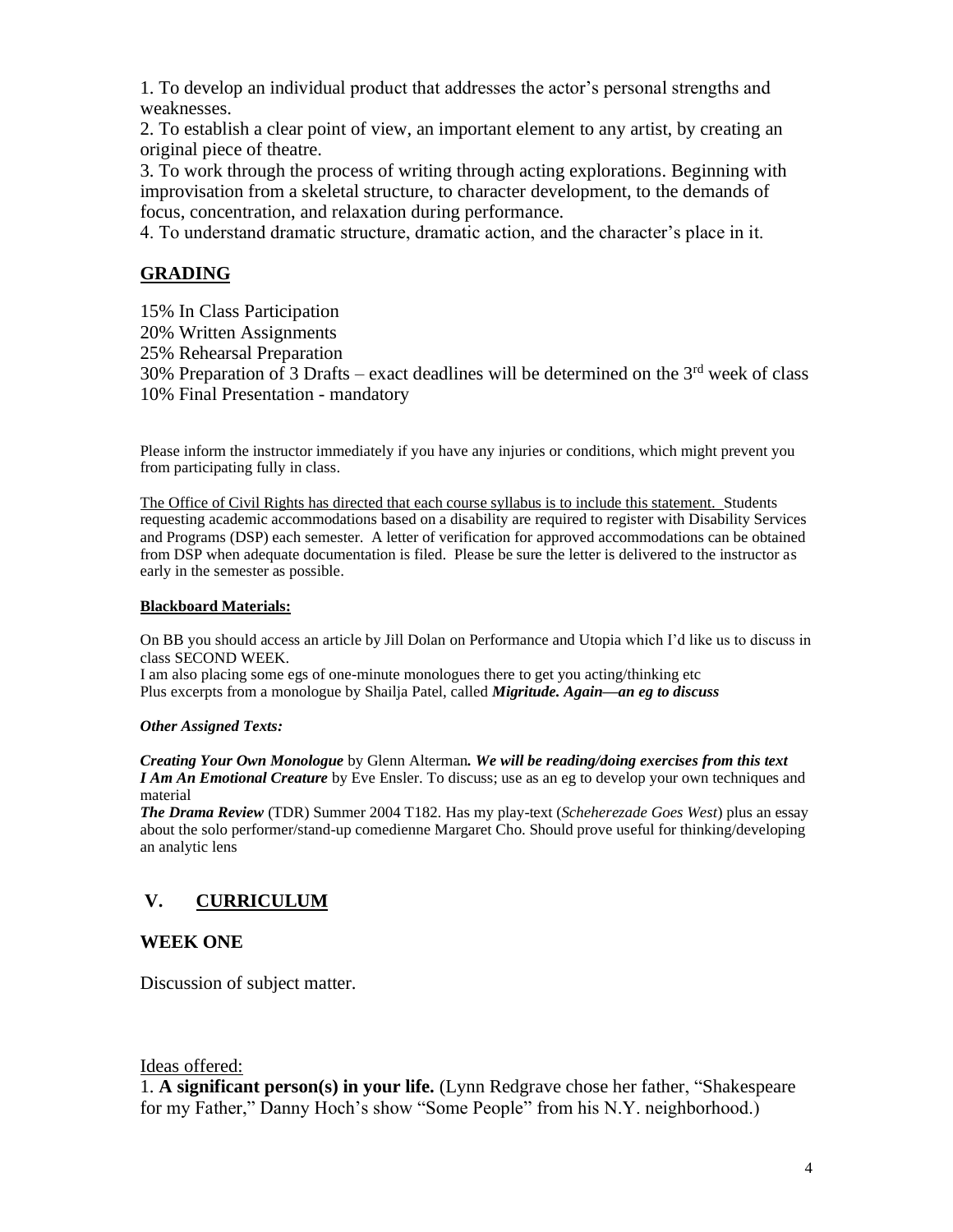### 2. **A person from history or literature that you will research, a biography**. (Hal

Holbrook's "Mark Twain Tonight," Christopher Plummer's "Barrymore," Ian McKellan "Acting Shakespeare," Julie Harris in "The Belle of Amherst.)

3. **Fictitious character (s) that represent human nature**. (Lily Tomlin's "In Search of Signs of Intelligent Life In the Universe," Willy Russell's "Shirley Valentine," John Leguizamo's "Mambo Mouth ... six monologues illustrating Latin Species."

4. **A personal monologue from a subjective point of view**. (Spalding Gray's "Swimming to Cambodia" and "Gray's Anatomy.")

5. **An event (s) with a universal message, a social commentary**. (Anna Devere Smith's "Twilight of Los Angeles" Danny Hoch's "Jails, Hospitals, and Hip-Hop".)

6. **Non-text based physical story telling**. (Bill Irwin's "The Regard of Flight." Or Dick Van Dyke's "In Rare Form." )

7. **Performance art . . . whatever you define as that**. (Karen Finley's work; Marina Abramovic, Laurie Anderson, Peggy Shaw.)

8. **An adaptation of a piece of literature.**

9. **Any other ideas that you are passionate about communicating to an audience**.

When considering your subject matter, ask yourself what is motivating you to explore this. If you have a strong reason to choose this topic then your passion will sustain your creativity throughout the process.

In this workshop we will rely on each other for encouragement, observation, and technical support. You will learn a great deal from your classmate's process, pay attention to all the work that goes on.

### *You will also serve as a DRAMATURG for one of your classmates—to help him/her execute the performance and provide tech help etc*

# **Discussion of the essentials of traditional dramatic structure: (these do not apply to more experimental forms)**

- the subject matter must be told by a character or characters with some form of action defining them.
- strongly opposed forces, that are equally balanced.
- a series of obstacles and complications that further the dramatic action.
- the characters are revealed by the challenges presented in the play through dramatic conflict.
- the character or character(s) need clearly defined objectives, and they try to achieve them through actions.
- character incentive and motivation.

# **General Characteristics of the genre of one- person shows:**

- 1. dramatic compression and focus.
- 2. limited time and space.
- 3. set the tone of the play/performance in the first few minutes.
- 4. narrative flexibility (going from one character to another, physicalization, voice inflection, changing places, times, and situations.)
- 5. economy of production and portability.

There is a certain elegance in this genre if you succeed.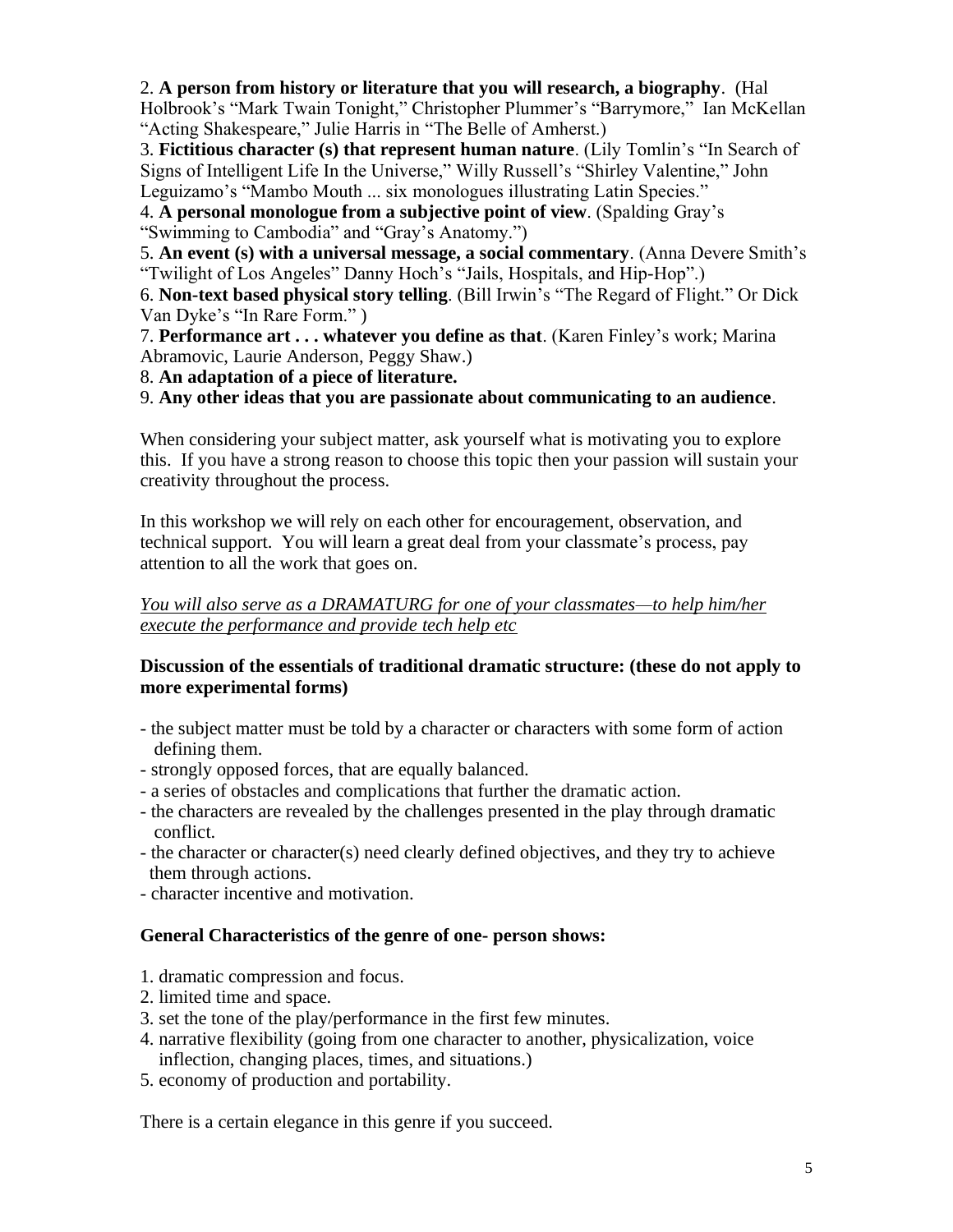### **Assignments and Exercises during Weeks 1-6 Include:**

- 1) Reading Assignment. Each student will read a short one-person play (to get a look at a script and not have it be a mystery) and write a report to share with the class. (**Due at the end of week three**; pick one from list provided above)
- 2) For this assignment, look at ( RESEARCH!! FIGURE IT OUT!!!) reasons the playwright selected: The title, length, time span of action and time period, place, atmosphere, conflict, obstacles, events, tone of the play, point of view, and plot.
- 3) Read relevant sections and practice in-class writing exercises from our text, *Creating Your Own Monologue* by Glenn Alterman, on developing the oneperson show. To further help you develop ideas, I encourage you to keep a journal, and/or carry a small taperecorder with you to jot down ideas, observations, lines that come into your head—and record dreams.
- 4) Perform basic improv /physical exercises in class (Spolin) to learn physicality, relaxation, showing vs telling etc
- 5) Form pairs—you will work as each others' sounding boards, dramaturgs, tech support etc
- 6) Start watching clips on youtube and DVDs of solo performances and discussing them
- 7) Read and discuss Jill Dolan's article posted on BB
- 8) You will each pick a 2 min monologue (BB) or from Ensler's book (or even one of her monologues from the Vagina Monologues) to perform for class

### **IN Developing your own piece, ask:**

Now, why do you want to write this piece? Find a personal reason - self-expression or your need to tell a story - or maybe you want to achieve a level of theatrical skill and style - or to save money as a budding actor- or the artistic challenge of the enterprise - or to respond to the evolving contemporary aesthetic values, i.e. audience's shrinking attention span.

How can you link your personal reason to a larger sociopolitical one?

Based on writing/reading/viewing exercises thus far, we will discuss YOUR idea or ideas.

"This play/monologue is about . . . The conflict is . . ." (writing prompts)

Discuss Theme - an idea, point of view, or perception embodied and expanded upon in a work of art. What your play is about . . . *not the plot*!!

Students will share themes. What is the (working) title of your play? Why? What is the setting(s)? Character names and description.

**Writing exercise:** What is the skeletal structure of your play? *Briefly outline a beginning, middle, and end.*

Acting Improvisations. Improvise the skeletal structure.

Investigate the theme of your play . . . this is a play about . . . and a description of your character/characters.

Discussion of plot or outline. Make decisions about stage areas to be used. Draw a floor plan. Walk through basic staging.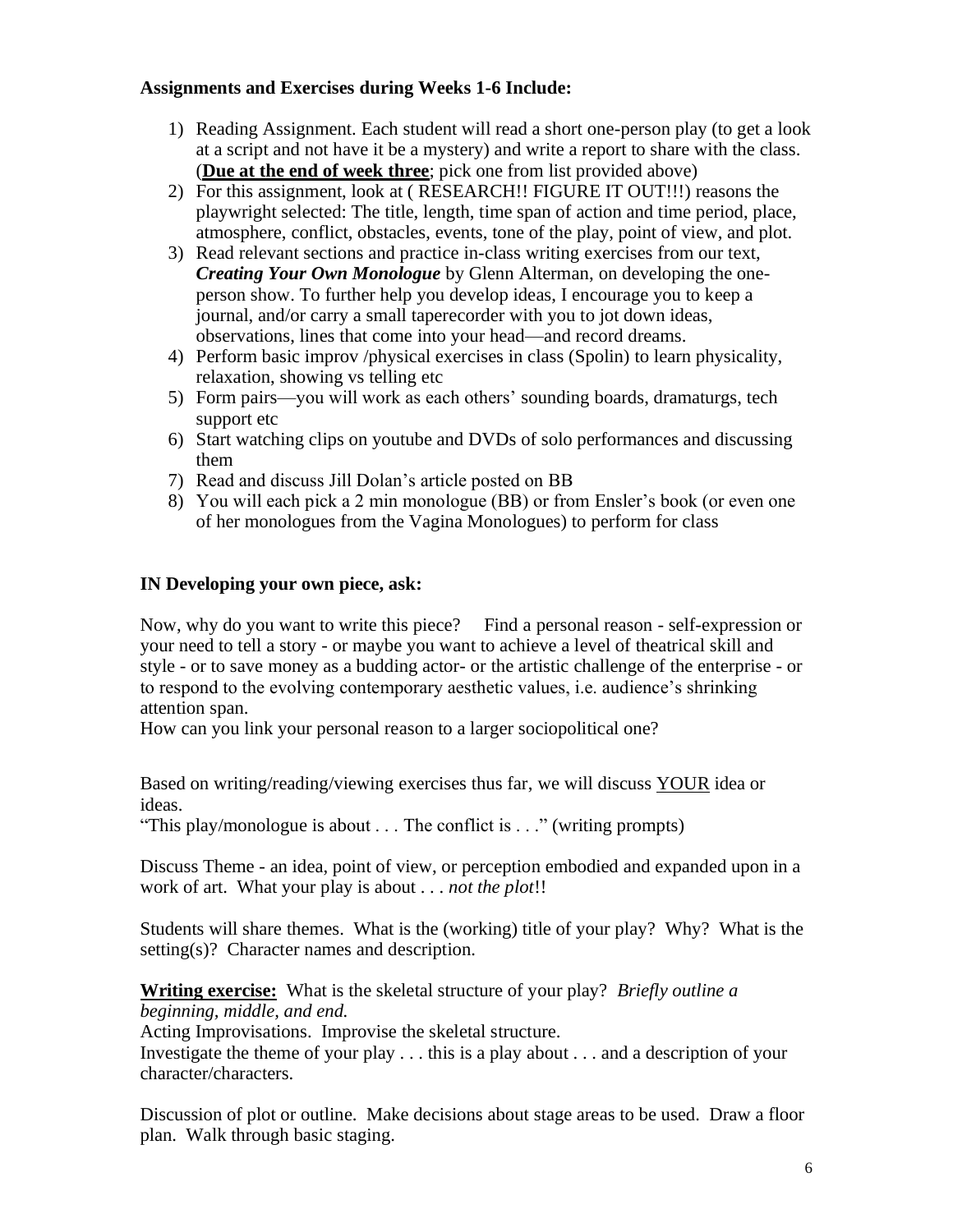#### **Various ways of structuring your play**:

a monologue a series of scenes a piece of poetry a text that includes singing, dancing, and acting a stand-up comedy routine a combination of several forms \*\* Play script format: Read and Discuss play script samples of "Migritude" and/or excerpts from "I Am an Emotional Creature". Look at and discuss some of the youtube links provided.

#### **Students share One Person Play Reports and FIRST DRAFT of MONOLOGUES DUE, WEEK FIVE**

### **WEEK FIVE** First rough draft due.

#### **WEEK SIX-TEN**

1) Table read or walk-through of first drafts. Students put play on its feet; everyone reviews/weighs in with supportive critiques. Ask: *Is theme going to be clear? What rewrites are needed?*

Discussion of the "Physicalization of a Role." Exercises in personalizing your role/roles. Handout of the elements that effect aspects of physicality: <https://www.theatrefolk.com/spotlights/the-stanislavsky-system#the-process> <http://www.dramaworks.co.uk/styletasters1.html>

Exercises in characterization. Is this character a reflection of you? Is it derived from sitcom land? Is this the best you can do? Go far, get deep. If your play is about superficial characters, go far with your theme or message by creating a style of acting or dialogue that is striking.

Start working on Second draft, due Oct 31 Begin memorization.

Rehearsal of the Second draft. Begin blocking.

Discussion of design elements of your production. Set or settings, lighting, properties, costumes, sound. The simpler the better. Concentrate on telling the story, communicating to the audience with your acting ability.

- 2) Read and Discuss Scheherezade Goes West and I Am The One I Want from TDR (Afzal-Khan and Cho)
- 3) We will miss some classes and go to see solo shows in NYC--TBD

#### **WEEK NINE**

Second draft due Oct 31st. Must be typed. Memorize script. Classmates will be assigned to technically assist each other, running sound, costumes changes, moving scenery or props, etc. Remember . . . keep it simple so you can focus on acting. Bring all costumes and props to next rehearsal.